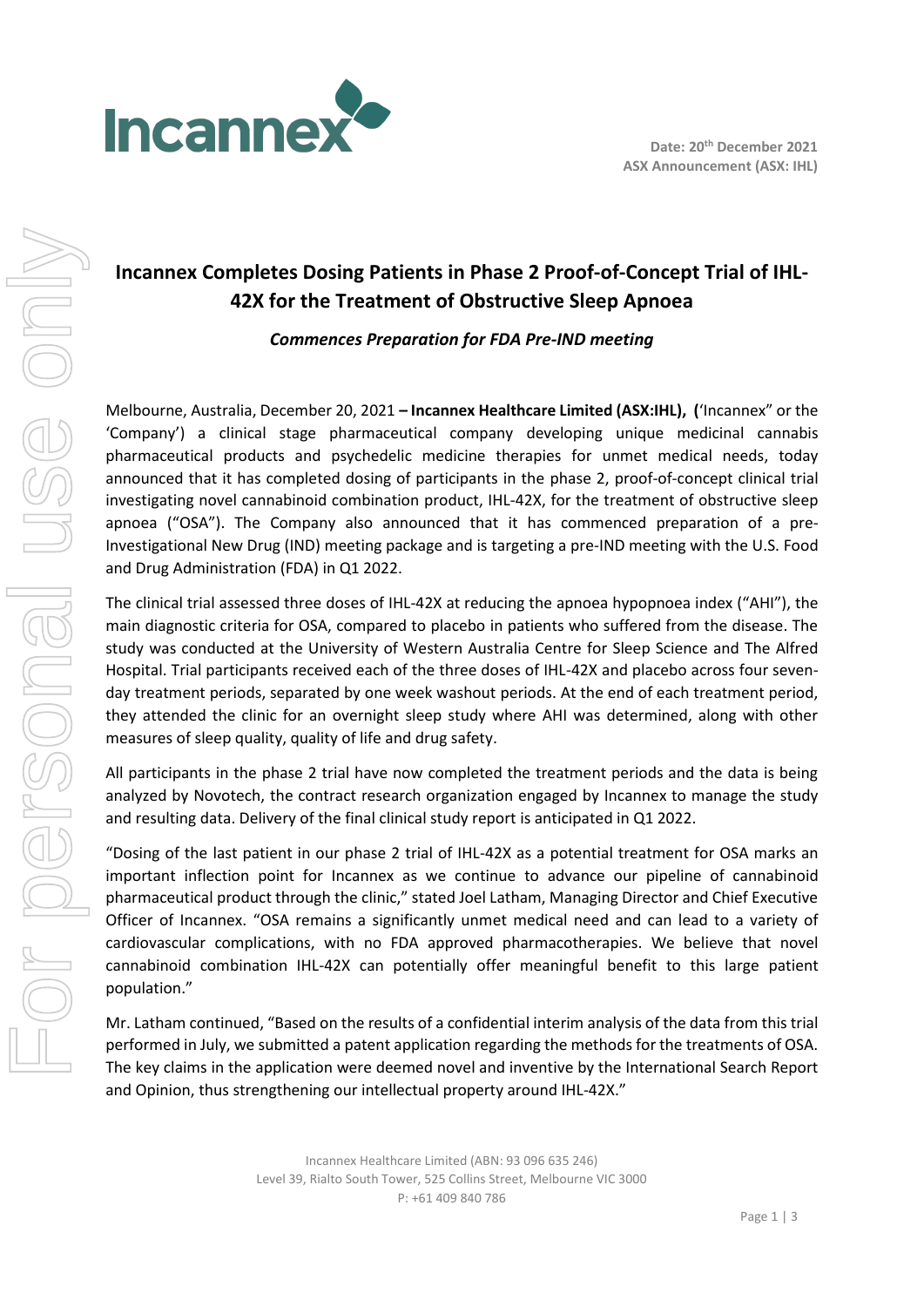

"Our preparation for a pre-IND meeting with the FDA demonstrates our commitment to advancing IHL-42X into a larger, pivotal phase 2 clinical trial under an IND application. We expect the pre-IND meeting to occur in the first quarter of 2022," concluded Mr. Latham.

## **About Obstructive Sleep Apnoea**

OSA is the most common sleep-related breathing disorder, and it causes people to repeatedly stop and start breathing for elongated intervals during sleep. It is a major public health problem and IHL-42X represents a significant commercial opportunity for Incannex as there are no approved pharmacotherapy treatments at the present time.

OSA is a serious medical condition that increases the risk of numerous health complications<sup>1</sup>. Drops in blood oxygen levels that occur during OSA increase blood pressure and strain the cardiovascular system. Many people with OSA develop high blood pressure (hypertension), which can increase the risk of heart disease. The more severe the OSA, the greater the risk of coronary artery disease, heart attacks, heart failure and strokes.

People with OSA often have severe daytime drowsiness, fatigue, and irritability due to lack of restorative sleep at night, which are observed causes of workplace accidents. Those diagnosed with OSA are also at higher risk of memory problems, headaches, mood swings and depression.

The current standard of care is a continuous positive airway pressure (CPAP) machine, however, patient compliance to CPAP is low due to discomfort and claustrophobia resulting from pressurized air being pumped into the mouth during sleep. Incannex anticipates greatly improved treatment compliance and outcomes from a pharmaceutical product, which could be IHL-42X should it prove successful in ongoing clinical assessments. Regardless of the discomfort caused by CPAP, the global annual market for OSA detection and treatment using CPAP and other breathing aids is approximately USD 10 billion per annum and growing<sup>2</sup>.

OSA is highly prevalent, affecting approximately 30 million adults in the United States alone. It is estimated that the annual economic burden of undiagnosed sleep apnoea among U.S. adults is approximately USD 149.6 billion per annum. These costs include USD 86.9 billion in lost productivity, USD 26.2 billion in motor vehicle accidents and USD 6.5 billion in workplace accidents<sup>3</sup>.

<sup>1</sup><https://www.mayoclinic.org/diseases-conditions/obstructive-sleep-apnea/symptoms-causes/syc-20352090> <sup>2</sup><https://www.fortunebusinessinsights.com/industry-reports/sleep-apnea-devices-market-100708> <sup>3</sup><https://aasm.org/resources/pdf/sleep-apnea-economic-crisis.pdf>

**ENDS**

Incannex Healthcare Limited (ABN: 93 096 635 246) Level 39, Rialto South Tower, 525 Collins Street, Melbourne VIC 3000 P: +61 409 840 786